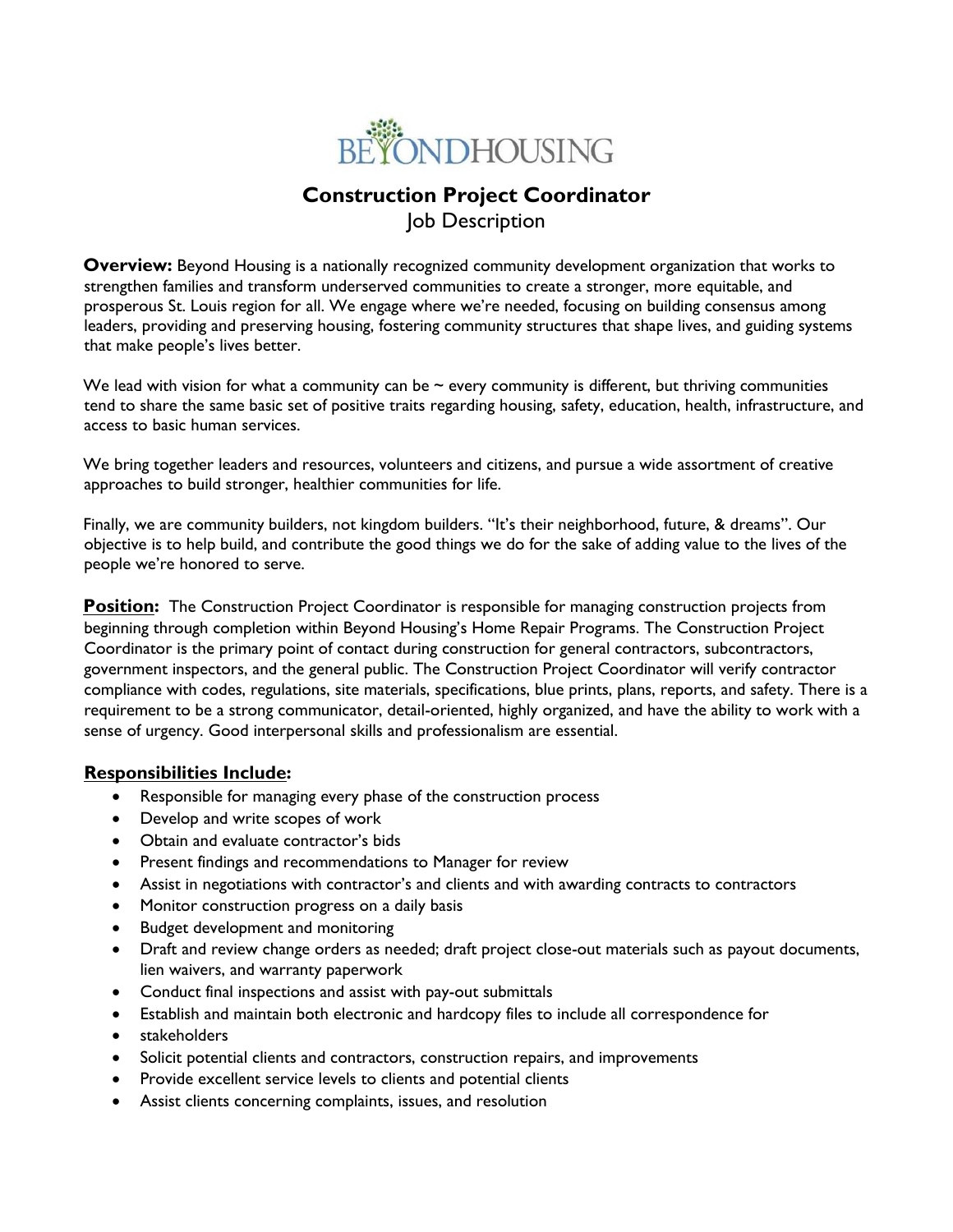• Update and maintain information in database on regular basis requirements

## **Personal Qualities:**

- Collaborative -- A dynamic personality that is collaboratively minded, can recognize and identify strengths, seek consensus around mutual goals, and build meaningful relationships.
- Creative and Curious -- A systems-thinker and builder, who is not afraid to be innovative in designing solutions and has skills in articulating these ideas and concepts.
- Methodical -- Strong analytical, systems, and problem-solving skills to evaluate performance, prepare reports, and recommend/implement solutions using independent judgment. Ability to move from concepts to action through strong program design and evaluation.
- Reliable -- Leadership skills that reflect and value a team approach, demonstrated integrity, effectiveness, efficiency, and the ability to deliver high quality service. Highly capable of handling multiple tasks, projects and timelines. Excellent oral and written communications skills.
- Trusted -- Ability to work with residents, partners, and staff of diversified backgrounds with a positive, optimistic, solutions oriented attitude. Shares a deep respect for the community, its stakeholders and the residents that we serve.
- Driven -- Passion for the work and an interest in continuous learning and improvement.

### **Required Qualifications:**

- Bachelor's Degree in related field or a minimum 5 years' experience in related field
- Experience preferably in non-profit, construction and real estate
- Demonstrated administrative skills, including managing and prioritizing multiple tasks or projects
- Ability to work independently, in a team environment, and in collaboration with colleagues
- Strong Microsoft Office skills, including Outlook, Excel, and Word
- Excellent attention to detail, with the ability to be flexible and meet deadlines
- Highly organized and motivated, with good interpersonal, problem-solving, and analytical skills
- Proficient in oral and written communication skills

# **Physical Requirements:**

The physical demands described here are representative of those that must be met by an employee to successfully perform the essential functions of this job. Reasonable accommodations may be made to enable qualified individuals with disabilities to perform essential duties. While performing the duties of this job, the employee is regularly required to sit, use hands to fingers, handle, or feel objects, tools, or controls, talk and hear. The employee frequently is required to sit, stand, and walk.

The employee may lift and move more than 25 pounds. Specific visual abilities required by this job include close vision, distance vision, color vision, peripheral vision, depth perception, and the ability to adjust focus. Visual requirements may be met by use of corrective eyewear (glasses, contacts, etc.)

The work environment characteristic described here are representative of those an employee encounters while performing the essential functions of this job. Reasonable accommodations may be made to enable qualified individuals with disabilities to perform the essential functions. While performing the duties of this job, the employee regularly works in outside weather conditions. The employee occasionally works near moving heavy machinery and is occasionally exposed to wet and/or humid conditions, extreme heat, and extreme cold.